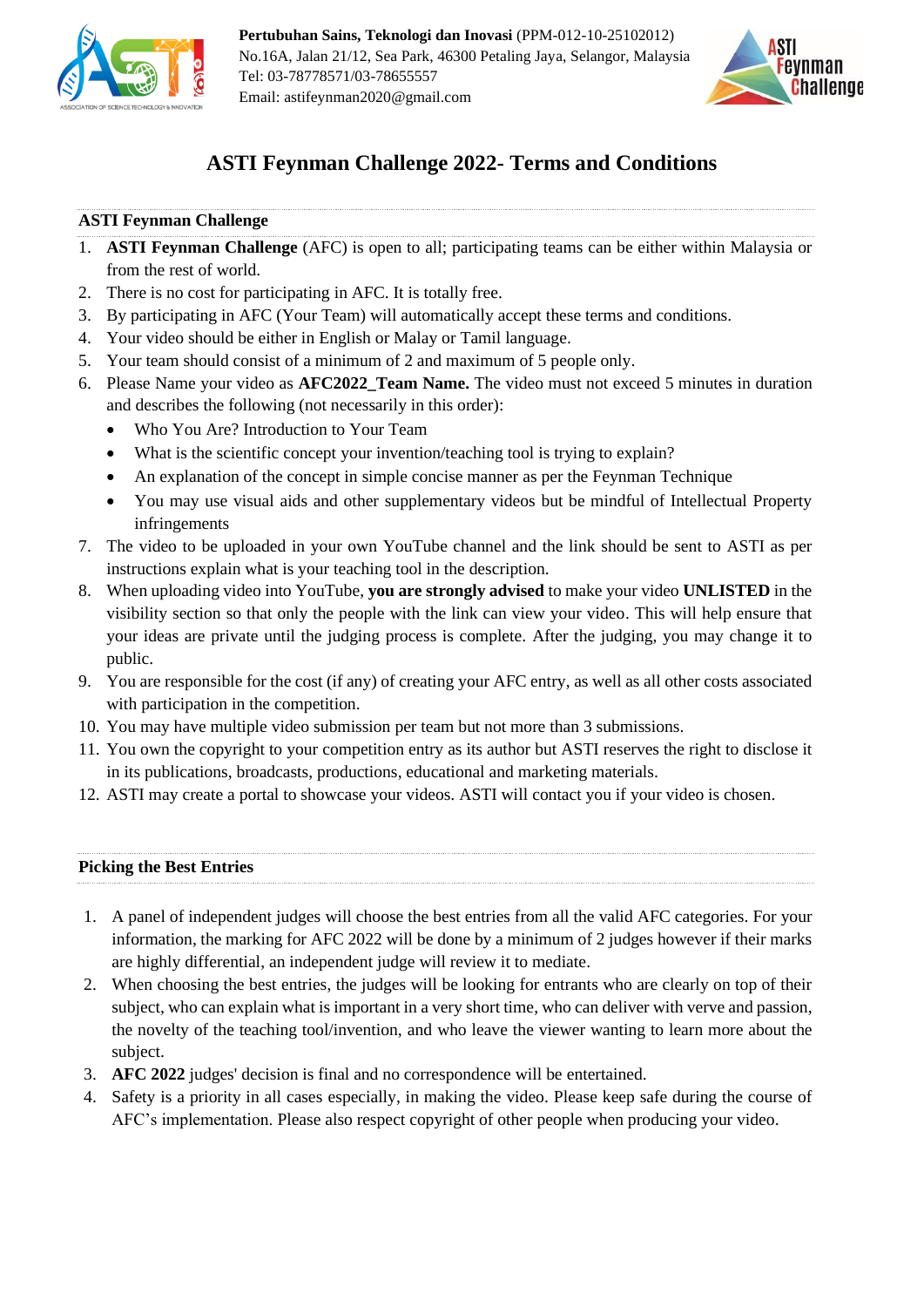



## **The Categories**

- 1. AFC is divided into 3 age-based categories, which are; C1: 10-12 years, C2: 13-17, C3: Above 18 years old.
- 2. The age category of a team, will be determined by the oldest person in the video; e.g. if there are 2 person in the video one aged 9 and another aged 15, then the team will be categorized as C2, even if there is another person in the team aged 50 but does not appear in the video.
- 3. The organizer reserves the right to merge categories if there are insufficient participation in the said category or any other reason.

## **The Prizes**

- 1. Each Category Champion will win a cash prize of RM 700 and digital certificates.
- 2. Each Category first runners up , second runners up forth and fifth will win a cash prize of RM 500, RM 300, RM 200 and RM 100 respectively with digital certificates.
- **3.** All Participants will receive a digital certificate. Please correspond with the organizer if you did not receive the certificate at the end of the AFC. **Please make sure you provide correct and active email address during your submission.**
- 4. The winners will be notified via email and posted on our Facebook page and website.

#### **Some Other Rules**

- 1. The organizers accept no responsibility for any damage, loss, liabilities, injury or disappointment incurred or suffered by you as a result of entering the AFC or accepting any prize. The organizer further disclaim liability for any injury or damage to you or any related person(s) computer relating to or resulting from participation in or downloading any materials in connection with the AFC.
- 2. The organizer reserves the right at any time and from time to time to modify or discontinue, temporarily or permanently, this AFC with or without prior notice due to reasons outside their control (including, without limitation, in the case of anticipated, suspected or actual fraud). The decision of the organizers in all matters under its control is final and binding.
- 3. ASTI is not responsible for any copyright infringement or other Intellectual Property offenses arising from your misuse of copyrighted or protected material, and ASTI will be fully indemnified under all circumstances.
- 4. We take no responsibility for entries that are lost, delayed, misdirected or incomplete or cannot be delivered or entered for any technical or other reason. Proof of delivery of the entry is not proof of receipt.
- 5. Entries must not have been submitted to any other contests/competition/film festival before.
- 6. Please be responsible and take all safety precautions during your participation in AFC.

#### **Format of the video submission**

- 1. Every entry video should consist of the following:
	- Title **'AFC 2022 – TEAM NAME'**
	- or **'AFC 2022 – TEAM NAME 1 '** if you are submitting more than one video
	- Recommended video resolution is 640p x 480p. Video quality must be clear on a full computer screen.
	- Audio quality must be clear on site audio feed or narration is allowed.
	- Your video should be recorded in landscape mode.